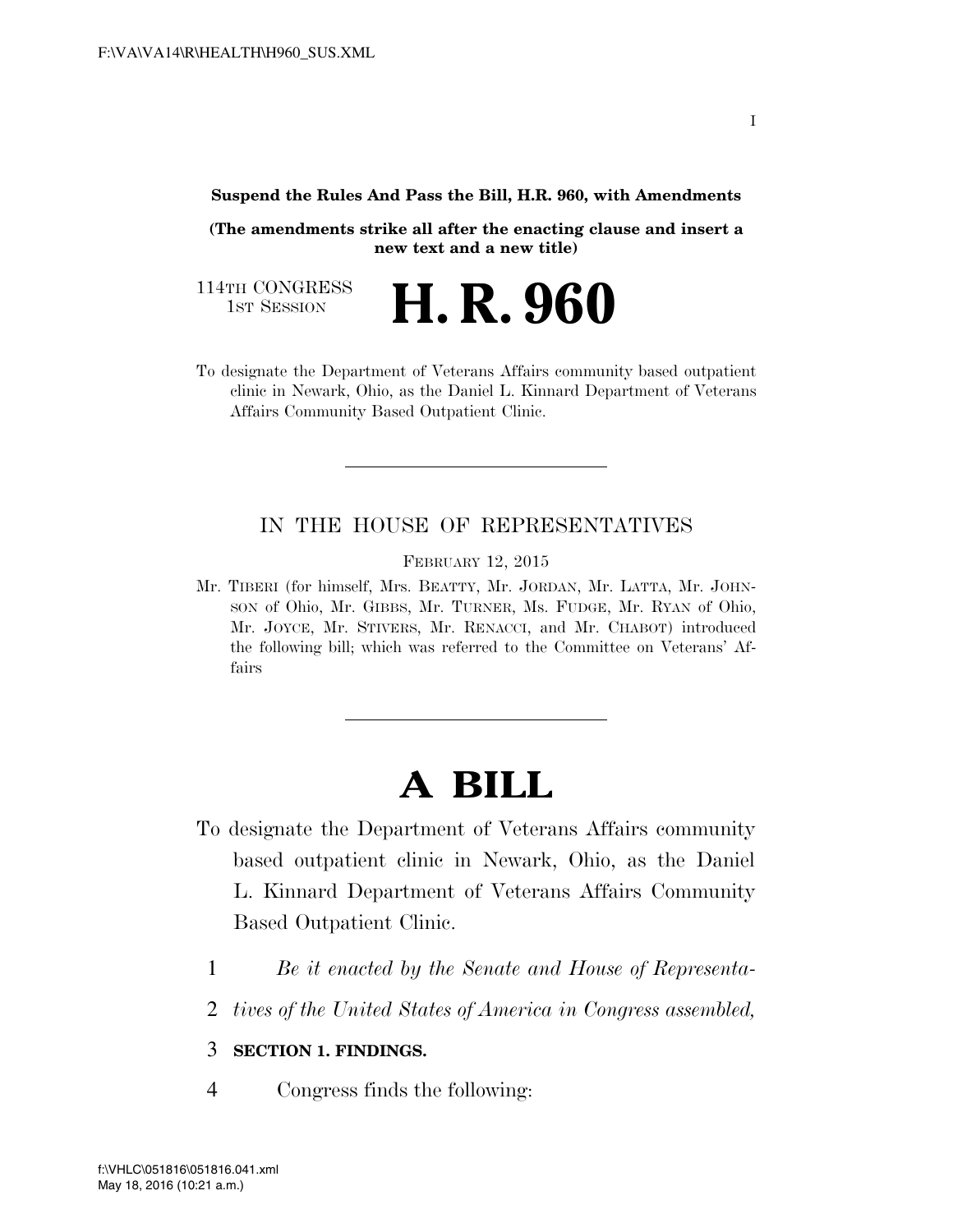|               | $(1)$ Daniel L. Kinnard was born on October 21, |
|---------------|-------------------------------------------------|
| 2             | 1949, in Mount Vernon, Ohio.                    |
| $\mathcal{R}$ | (2) While residing in Newark, Ohio, Daniel L.   |

 Kinnard enlisted in the Army at Fort Hayes, Ohio, on November 14, 1966, and served as a Specialist Fourth Class in the 101st Airborne Division.

 (3) Specialist Kinnard was awarded the Na- tional Defense Service Medal, Vietnam Service Medal, Vietnam Campaign Medal, Parachutist Badge, Sharpshooter Badge with Rifle Bar, Bronze Star for Valor, Purple Heart, Good Conduct Medal, and the Combat Medical Badge.

 (4) Specialist Kinnard's citation for the Bronze Star said, ''For heroism in combat against a hostile force in the Republic of Vietnam on 17 February 1968. Specialist Four Kinnard distinguished himself while attached as a medic on a combat operation near Quang Tri, Republic of Vietnam. The point platoon made contact with enemy positions in a hedgerow and two of the point men were seriously wounded. Without hesitation, Specialist Kinnard rushed through the heavy volume of enemy fire to reach the wounded men. With complete disregard for his own personal safety, Specialist Kinnard remained exposed to enemy fire while he treated the wounded